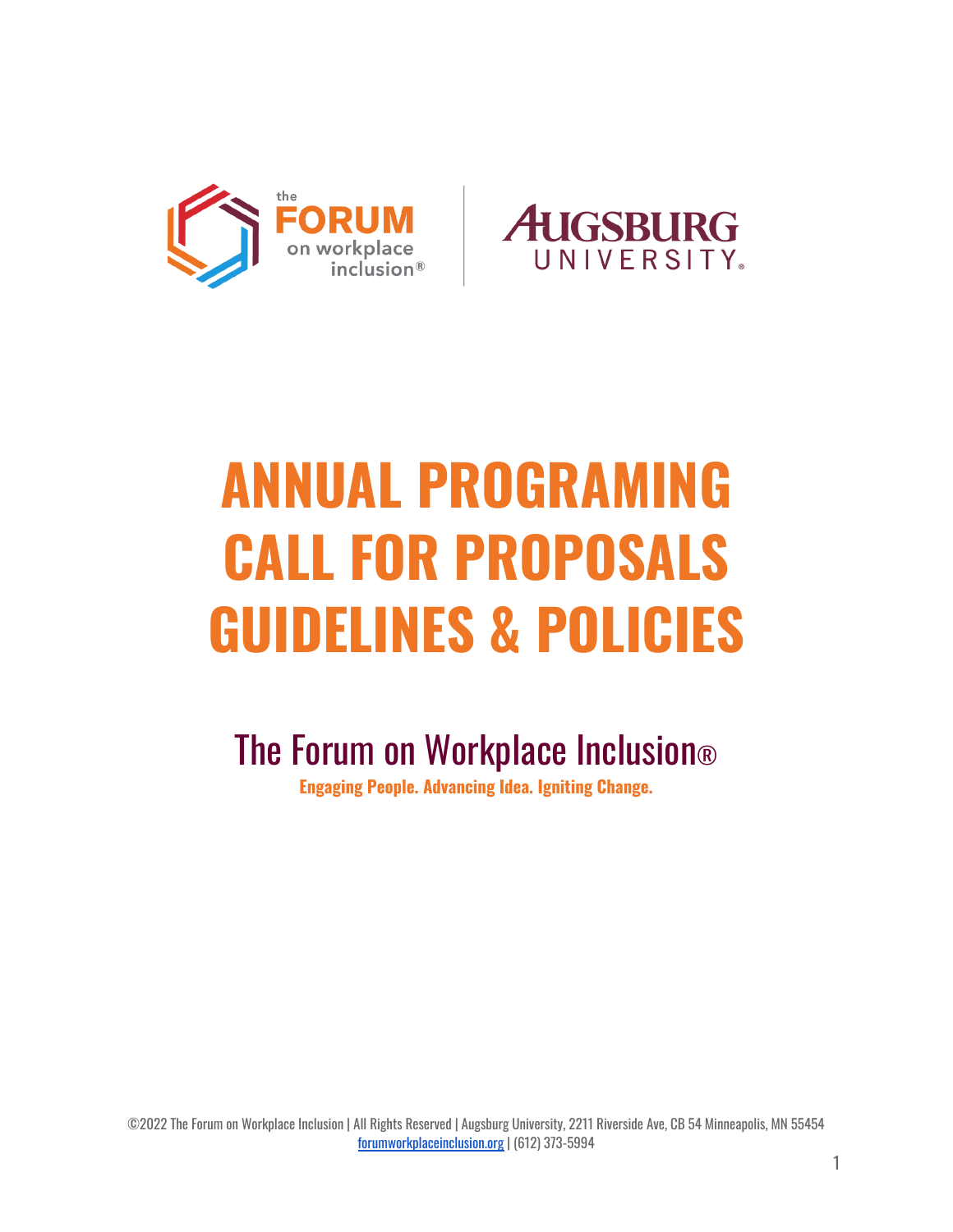<span id="page-1-0"></span>

| A LETTER FROM THE EXECUTIVE DIRECTOR                                                                                                                                                                                  |                                        |
|-----------------------------------------------------------------------------------------------------------------------------------------------------------------------------------------------------------------------|----------------------------------------|
| <b>VISION, MISSION, AND STRATEGIC PRIORITIES</b>                                                                                                                                                                      | 4                                      |
| <b>OVERVIEW</b>                                                                                                                                                                                                       | 5                                      |
| <b>2023 THEME</b><br>COMBINING FORCES <sup>(X)</sup> : FUELING OUR COLLECTIVE CAPACITY FOR CHANGE                                                                                                                     | 5<br>5                                 |
| <b>OPPORTUNITIES FOR ENGAGEMENT</b><br>YEAR ROUND LEARNING AND DEVELOPMENT OPPORTUNITIES<br><b>35th ANNUAL CONFERENCE</b>                                                                                             | 6<br>6<br>$\overline{1}$               |
| <b>SAMPLE ANNUAL CONFERENCE SCHEDULE</b><br>(Currently in design and subject to change)                                                                                                                               | 8                                      |
| <b>PROPOSAL EXPECTATIONS</b>                                                                                                                                                                                          | 9                                      |
| <b>LEVELS OF LEARNING</b>                                                                                                                                                                                             | 9                                      |
| <b>TOPIC TRACKS</b>                                                                                                                                                                                                   | 10                                     |
| <b>INDUSTRY TRACKS</b>                                                                                                                                                                                                | 10                                     |
| <b>SAMPLE TOPICS OF INTEREST</b>                                                                                                                                                                                      | 11                                     |
| <b>APPLICATION DEADLINES</b><br><b>SUBMISSION DEADLINE</b>                                                                                                                                                            | 12<br>12                               |
| <b>EVALUATION AND SELECTION</b><br><b>ORIENTATION</b>                                                                                                                                                                 | 13<br>13                               |
| <b>TIMELINE AND POLICIES</b><br>PRESENTATION POLICIES                                                                                                                                                                 | 13<br>14                               |
| <b>BENEFITS AND ADDITIONAL INFORMATION</b><br><b>PRESENTER BENEFITS*</b><br><b>CONTINUING EDUCATION CREDITS</b><br><b>GUEST ATTENDANCE</b><br><b>MARKETING</b><br>SPONSORSHIP OPPORTUNITIES<br><b>VIDEO RECORDING</b> | 15<br>15<br>15<br>15<br>16<br>16<br>16 |
| QUESTIONS?                                                                                                                                                                                                            | 16                                     |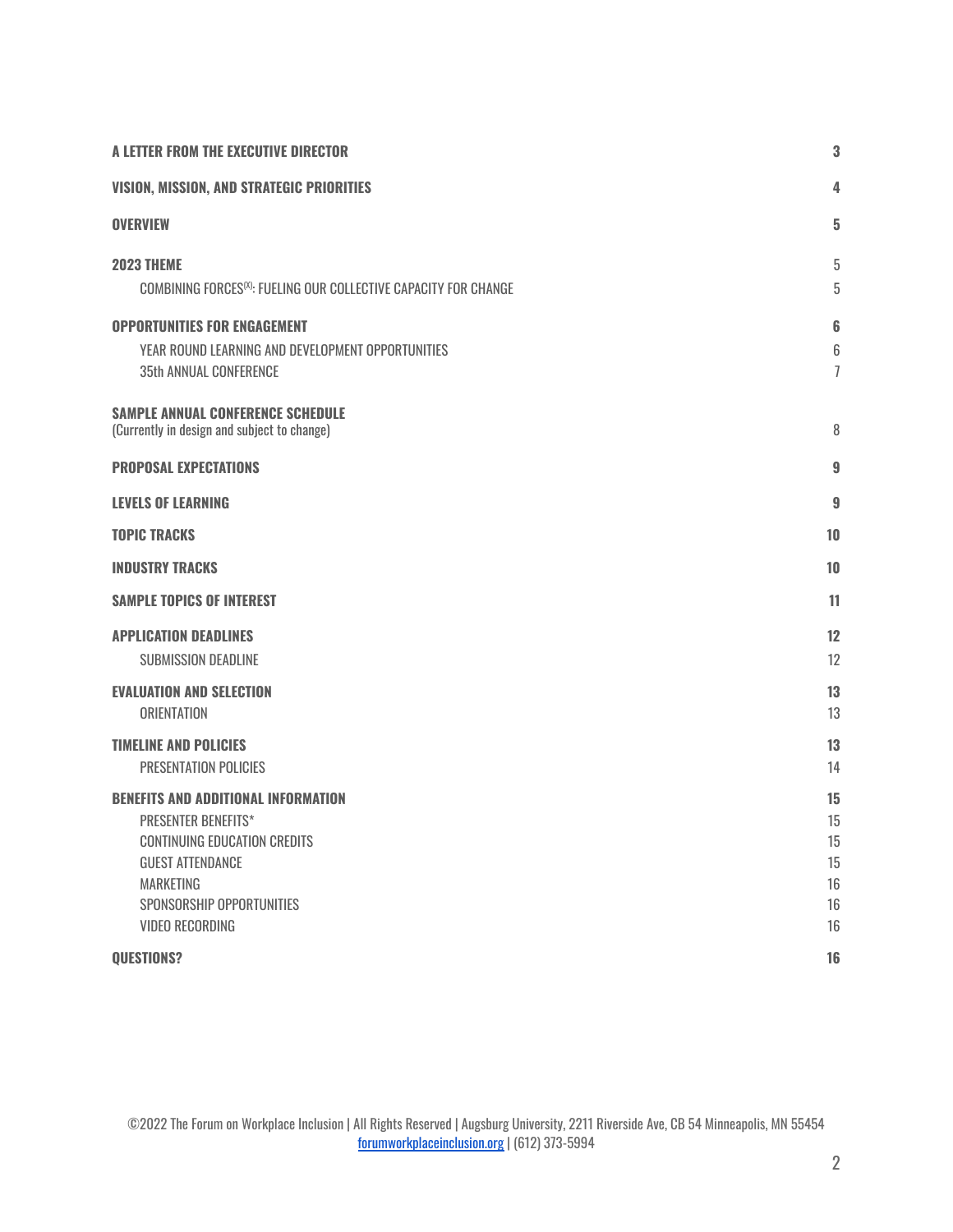## **A LETTER FROM THE EXECUTIVE DIRECTOR**

The Forum on Workplace Inclusion will celebrate its 35th year when it convenes for its 2023 annual conference! And what a year it promises to be.

First, the annual conference will be held **IN PERSON!** We have contracted with the [Minneapolis](https://www.hilton.com/en/hotels/mspmhhh-hilton-minneapolis/) Hilton, the hotel with the most meeting space in the state of Minnesota, to host our conference. Almost all conference events will be held there; it is also where out of town participants will stay during the three conference days. We are very excited to bring you our flagship conference from this beautiful hotel.

Second, we plan to provide a digital option for the conference. Over the past two years while we have been virtual, we have added many people from around the world and many others from close by, both of whom for a variety of reasons are unable to travel to Minneapolis. It is important to keep these new Forum community members involved. Therefore, we are working to provide innovative and engaging ways for them to virtually participate in Forum learning and networking.

Third, The Forum is more than its flagship conference. You are likely familiar with our podcasts and webinars, but in 2022 we also added new learning opportunities–Professional Development Labs–to our line up. Those will continue in 2023. Also, look for details for an additional one-day virtual conference in the Fall of 2023. There will be even more ways for potential presenters to engage the Forum audience.

Fourth, we have reassessed and refined our vision, mission, and strategy. I share them with you on page 4, so that you can include them in your thinking as you devise proposals for us to consider for 2023.

Here are some of the things you can expect from the 35th year of The Forum:

- 1. Three days of access to in person and virtual learning opportunities at the annual conference
- 2. Familiar and new learning opportunities throughout the year
- 3. New sponsorship opportunities throughout the year
- 4. At the annual conference:
	- a. General sessions, Trend Talks, workshops, half-day featured sessions, and more
	- b. Marketplace of Ideas
	- c. In person social events and increased participant engagement
- 5. Opportunities to engage on your own time, in your own way with new and familiar faces, minds, and hearts

We are proud to be one of the world's premiere DEI learning platforms and invite you to join us throughout the year. In 2023 we will be convening leaders worldwide to expand our thinking around workplace inclusion and enhance our personal and professional development. I look forward to seeing you there!

Steve Humerickhouse

Steven Humerickhouse Executive Director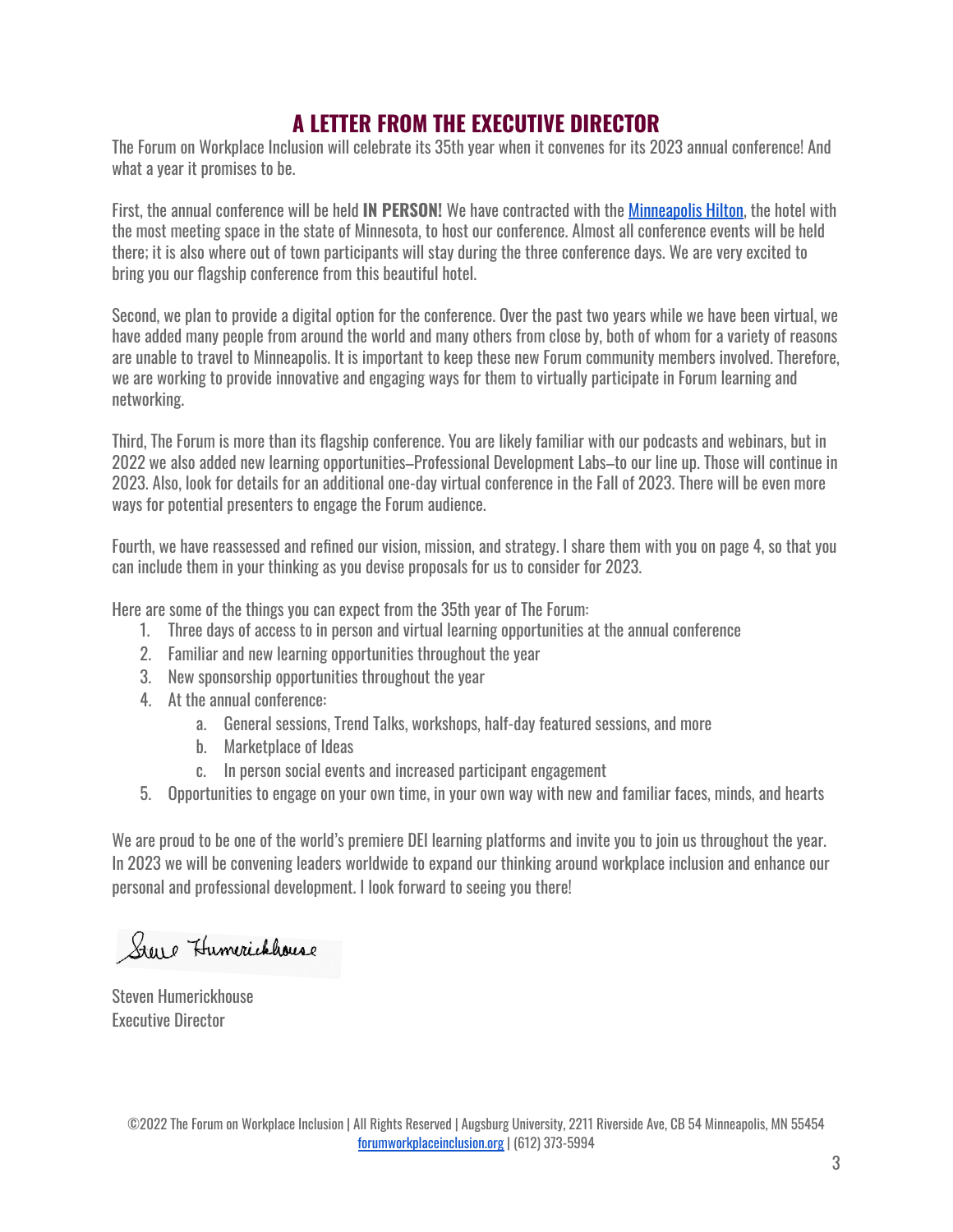# **VISION, MISSION, AND STRATEGIC PRIORITIES**

#### <span id="page-3-0"></span>**Our Vision**

A world where all people in all workplaces have equitable access to everything they need to feel valued and thrive.

#### **Our Mission**

Our mission is to convene learning experiences and forge connections that engage, advance, and ignite bold thinking towards equitable workplace solutions for lasting impact.

#### **Our Strategic Priorities**

- 1. The Forum will continue lead as a trusted and reliable source of DEI learning and development
- 2. The Forum will continue to curate programming that meets the needs of an expanding learning community
- 3. The Forum will intentionally forge strategic alliances to maximize impact
- 4. The Forum will grow into a truly global learning community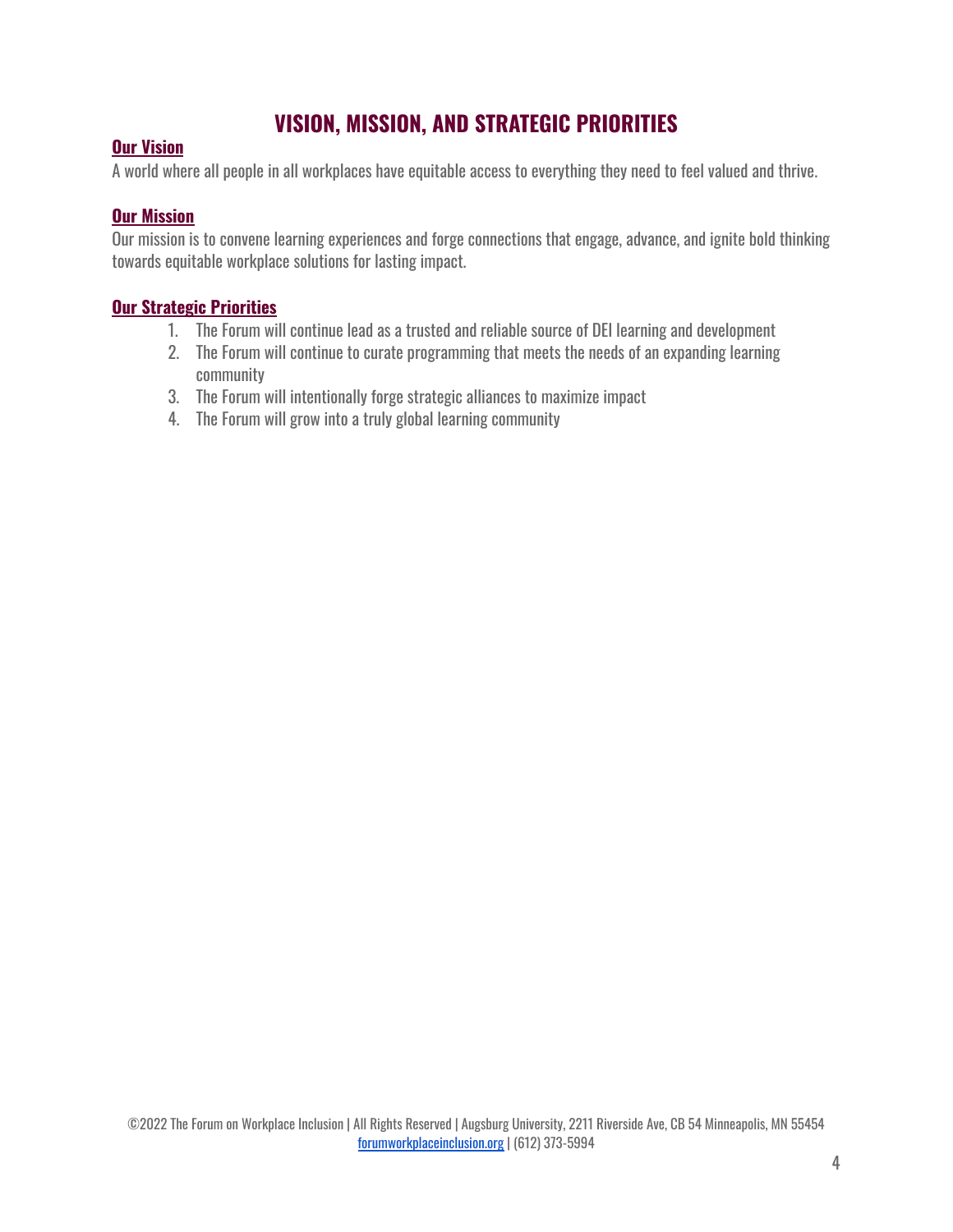## **OVERVIEW**

<span id="page-4-0"></span>We—The Forum--understand the need to work together. Our 35-year history has demonstrated a commitment to co-creative collaboration that brings a level of reputable excellence to our conferences and learning events. Since The Forum's origin, our annual conference has provided an opportunity for thought leaders and learners to come together around a shared purpose to advance diverse, inclusive, accessible, equitable, and just change. Over the past several years, we have expanded from an annual conference to a center of learning where professionals across industry sectors can engage in the exchange of wisdom and innovative thinking that advances our collective work of building the world we imagine. 2023 brings a myriad of opportunities to engage with people to advance your ideas for igniting change. Because we know a one-size-fits-all approach is counter to the values of DEI, we will be exploring learning opportunities in varying formats throughout the year. At this point in our shared existence, we believe combining the forces of collective experience, wisdom, knowledge, skills, influence, and insight to address and surmount existing and emergent DEI challenges has the power to move us closer to the world we imagine.

# **2023 THEME**

## **Combining Forces (x) : Fueling Our Collective Capacity for Change**

<span id="page-4-2"></span><span id="page-4-1"></span>Our work today requires knowledgeable and responsive management of the constantly changing forces working with and against us. Internal forces such as people, purpose, practice, and process are met with external forces such as planet health, political conflict, progressive technology, and a perilous economy. Our ability to position our people to perform in the context of these forces can either propel or prohibit positive momentum. The promise of an equitable future relies on unyielding individual integrity and forceful collective efforts in our work to prioritize accessibility, diversity, inclusion, and social justice. By creating spaciousness that boosts morale and incentivizes performance, leveraging integral relationships, combining resources for increased energies, and building bandwidth around shared purpose we multiply our efforts and the probability of positive change.

This theme is intended to guide your consideration of content and interactive learning opportunities to propose for 2023. It was chosen with learning aligned with but not limited to topics such as

- Building capacity by leveraging relationships
- Combining resources for increased energies
- Increasing bandwidth through experienced wisdom and ambitious innovation
- Boosting morale through shared purpose
- Exploring combined forces of humans and technology
- Embracing spaciousness needed to contract and expand to increase productivity

#### **Context for learning formats and presentation opportunities**

The Forum is continuing to respond to the desire for new ways to convene and learn together. We are committed to anchoring our community around an annual conference and are challenging ourselves to incorporate both experienced and innovative thinking as we plan our 3-Day conference March 27-29, 2023, and additional learning opportunities to come together in person or virtually throughout the year.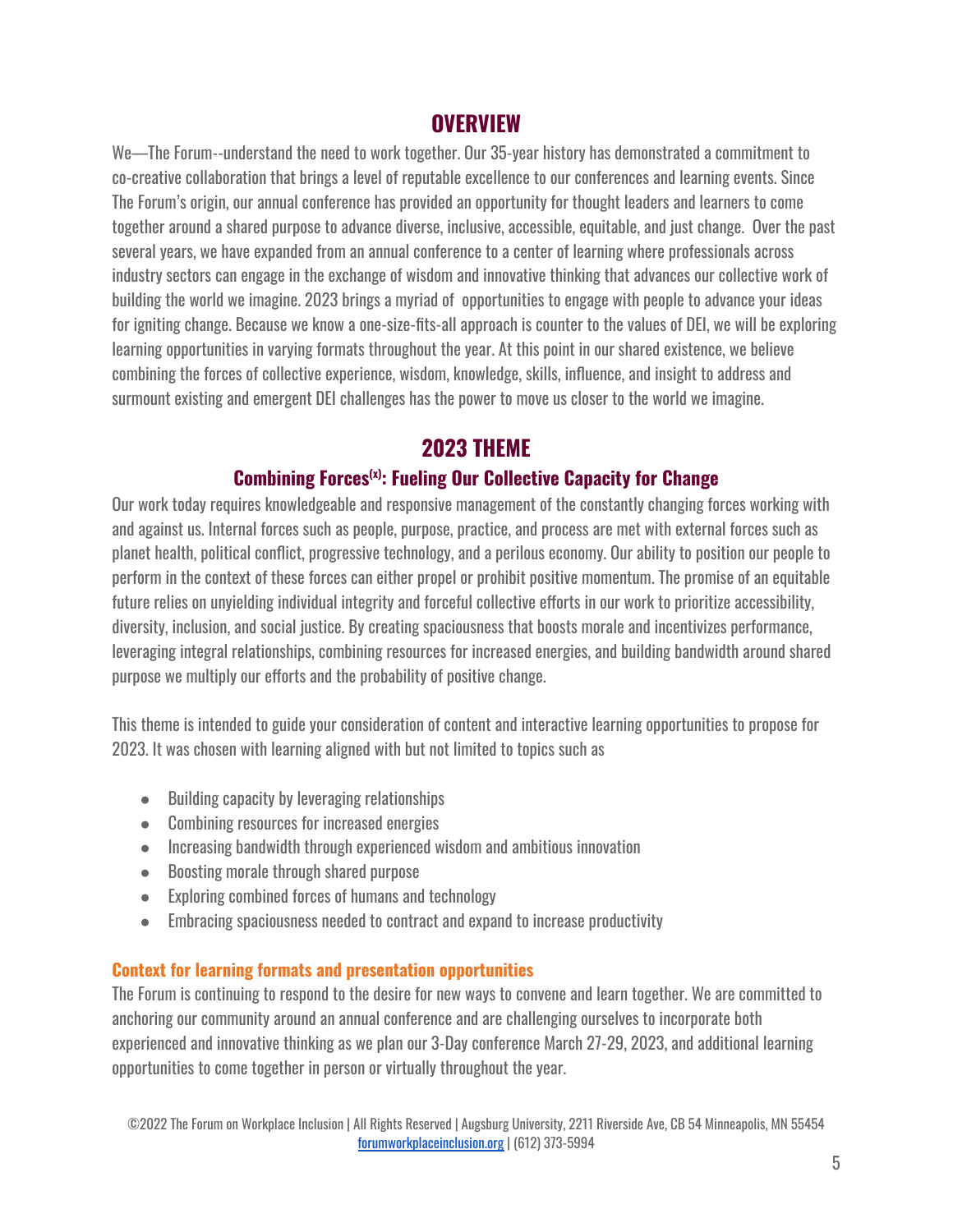## **OPPORTUNITIES FOR ENGAGEMENT**

<span id="page-5-0"></span>As previously mentioned, 2023 brings multiple opportunities for practitioners, participants, and peers to choose to satisfy their DEI learning and development goals throughout the year. Following, you will find a list of formats to guide The Forum Call for Proposals process.

#### **YEAR ROUND LEARNING AND DEVELOPMENT OPPORTUNITIES**

#### <span id="page-5-1"></span>**PROFESSIONAL DEVELOPMENT LABS**

**Opportunity**: Present an interactive learning lab intended to develop professional competencies and action planning that support leaders in reaching the next level in their DEI leadership

**Duration**: 4 Hours **Capacity**: 85 **Location**: Professional Development Labs will be offered synchronously in a virtual format. **Time and Date**: TBD

#### **WEBINARS**

**Opportunity:** Present content synchronously to a global audience

**Duration**: 60 minutes **Capacity**: Unlimited **Location**: Synchronous virtual **Time and Date**: One each month for ten months

#### **PODCASTS**

**Opportunity**: Participate in pre-recorded presentation or interview style deep-thinking on an unexplored topic

**Duration**: 30-45 minutes **Capacity**: Unlimited **Location**: Digital **Time and Date**: Two each month for twelve months

## **SPECIALTY FORUMS**

#### **DIVERSITY EXECUTIVE FORUM**

**Opportunity:** Present and/or facilitate advanced level deep thinking for DEI senior level executives

**Duration:** 1-1.5 days **Capacity**: 150 **Location**: In Person **Time and Date**: TBD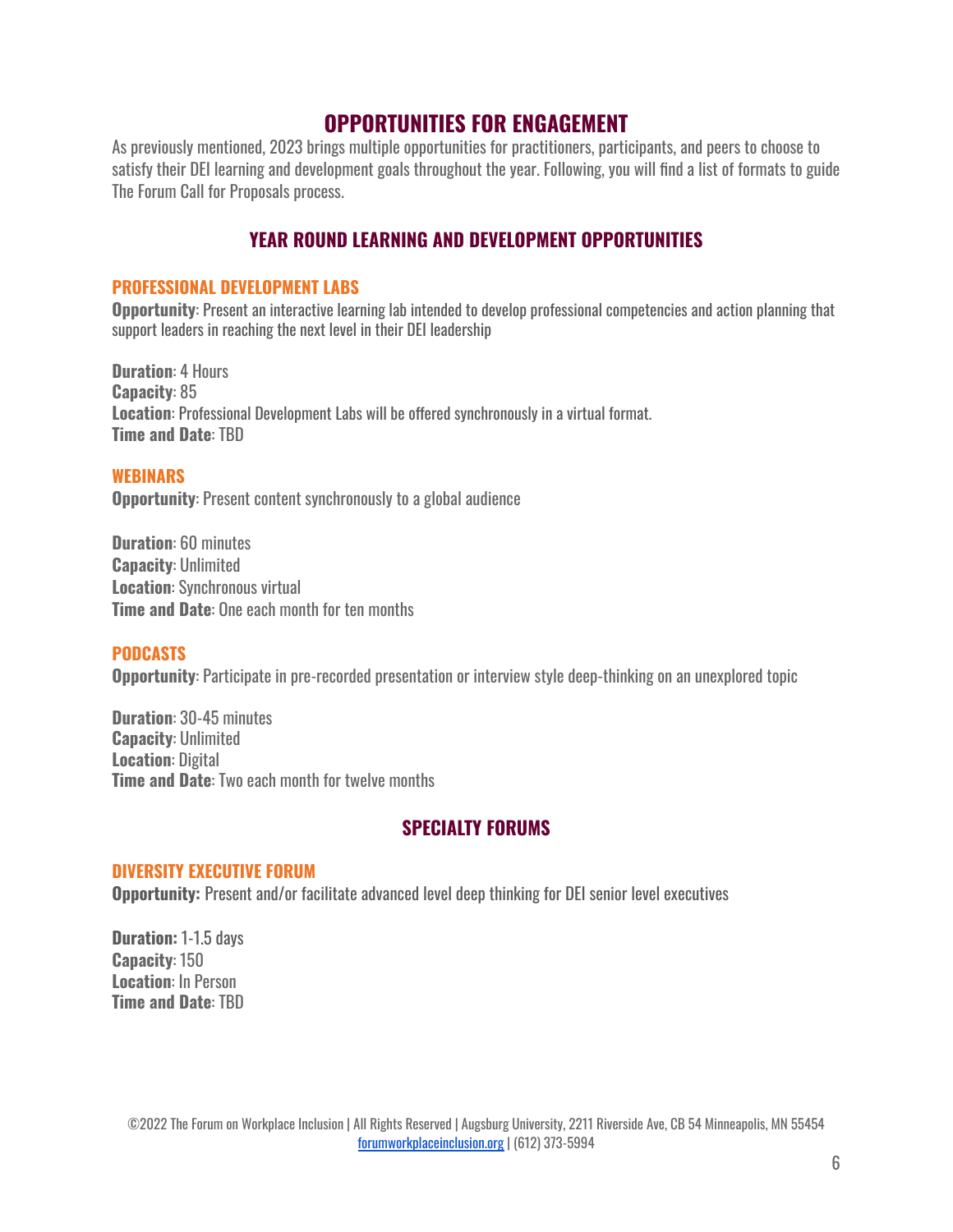#### **35th ANNUAL CONFERENCE**

#### <span id="page-6-0"></span>**TREND TALKS**

**Opportunity**: Present a dynamic presentation about a hot DEI trend that tells a compelling story

**Duration**: 20 minutes **Capacity**: Unlimited **Location**: Hybrid **Time and Date**: Morning / Afternoon, March 27, 28, 29

#### **WORKSHOP SESSIONS**

**60 Minute Opportunity:** Provide insightful content that introduces practical tools, skills and/or innovative approaches for DEI learning **75 Minute Opportunity:** Provide informative content around DEI process or practice illustrated by case studies and/or professional testimonials **90 Minute Opportunity**: Provide innovative content that catalyzes interactive exploration of emergent topics

**Duration**: 60, 75, or 90-minutes **Capacity**: Unlimited **Location**: Hybrid **Time and Date**: Morning / Afternoon, March 27, 28, 29

#### **FEATURED SESSIONS**

**Opportunity:** Provide immersive experiences involving the participant in highly interactive discovery learning

**Duration:** 3 hours **Capacity:** Unlimited **Location:** Hybrid **Time and Date:** March 27, 28, 29

#### **SPOTLIGHT SERIES**

**Opportunity**: Present 45-60 minute, pre-recorded expositions on important topics critical to future-focused DEI thinking and action

**Duration**: 45-60 minutes **Capacity**: Unlimited **Location**: Virtual **Time and Date**: March 27, 28, 29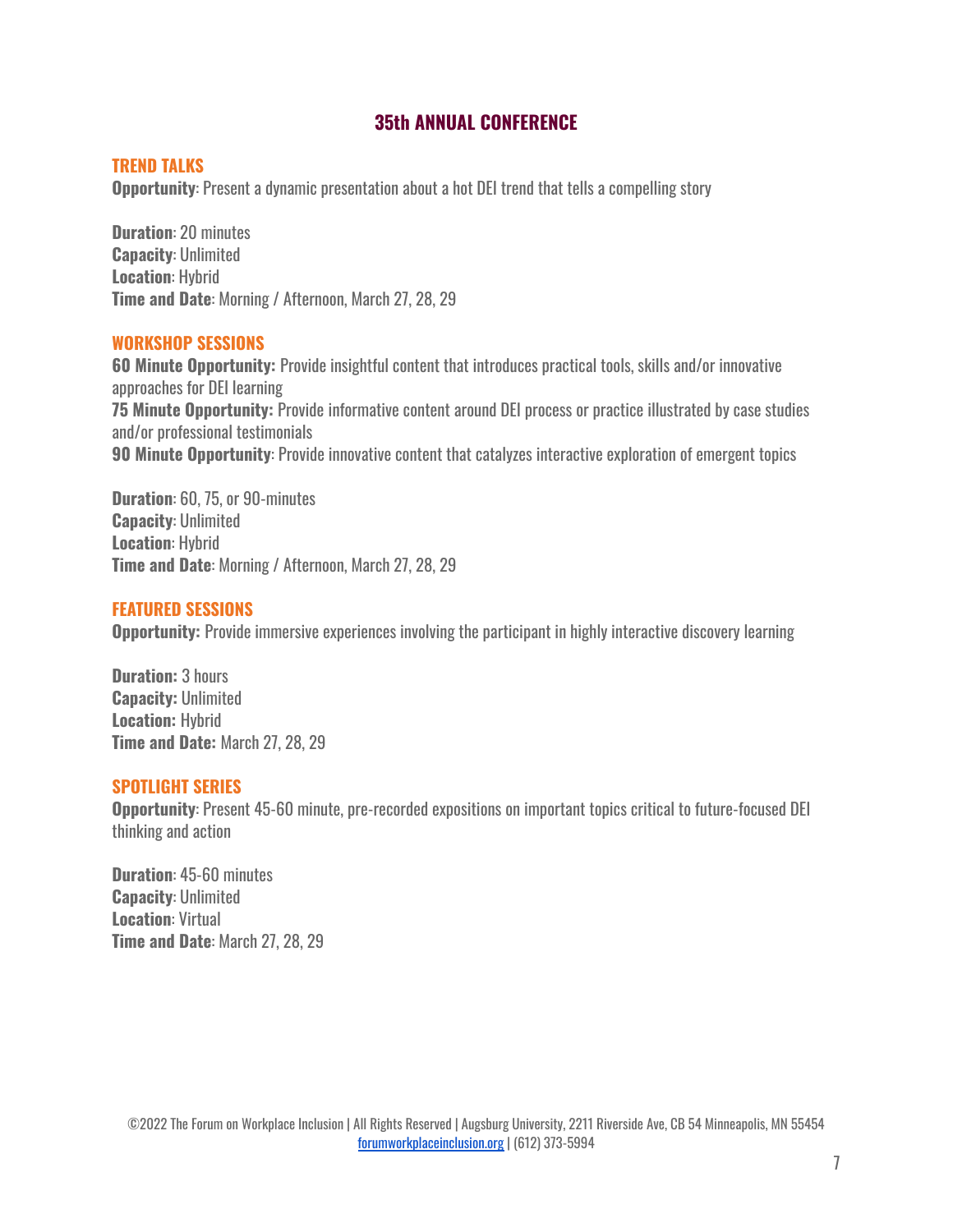#### **SAMPLE ANNUAL CONFERENCE SCHEDULE**

<span id="page-7-0"></span>(Currently in design and subject to change)

| Monday - Day 1                     |                                                                 |
|------------------------------------|-----------------------------------------------------------------|
| $8:30$ am - 12:00pm                | Ask an Expert Coaching/Round Table Discussions                  |
| 10:00am - 4:30pm                   | <b>Diversity Executive Forum (DEF)</b>                          |
| $11:00$ am - 11:45am               | <b>Participant Orientation</b>                                  |
| $12:00 \text{pm} - 1:00 \text{pm}$ | Lunch (On Your Own)                                             |
| $12:00 \text{pm} - 5:00 \text{pm}$ | Marketplace of Ideas                                            |
| $1:00 \text{pm} - 2:30 \text{pm}$  | Workshop Block 1, Trend Talks, Featured Sessions (1:00p-4:30pm) |
| $3:00$ pm - $4:30$ pm              | <b>Workshop Block 2, Trend Talks</b>                            |
| $5:00 \text{pm} - 6:15 \text{pm}$  | <b>Opening General Session</b>                                  |
| $6:15$ pm - 7:30pm                 | <b>Welcome Reception</b>                                        |

#### **Tuesday - Day 2**

| 8:30am - 9:30 am                  | Ask an Expert Coaching/Round Table Discussions                     |
|-----------------------------------|--------------------------------------------------------------------|
| $8:30$ am - $6:30$ pm             | Marketplace of Ideas                                               |
| 10:00am - 11:15am                 | Day 2 General Session                                              |
| $11:15$ am - $12:15$ pm           | Lunch                                                              |
| $12:15$ pm - 1:45pm               | Workshop Block 3, Trend Talks, Featured Sessions (12:15p - 3:45pm) |
| $2:15$ pm - $3:45$ pm             | <b>Workshop Block 4, Trend Talks</b>                               |
| $4:00 \text{pm} - 5:15 \text{pm}$ | <b>Awards Ceremony and Artist Showcase</b>                         |
| $5:15$ pm - $6:30$ pm             | <b>Networking Reception</b>                                        |
|                                   |                                                                    |

#### **Wednesday - Day 3**

| $8:30$ am - 1:00pm                | Marketplace of Ideas                                                |
|-----------------------------------|---------------------------------------------------------------------|
| $9:00$ am - 10:30am               | Workshop Block 5, Trend Talks, Featured Sessions (9:00am - 12:30pm) |
| $11:00$ am - $12:30$ pm           | Workshop Block 6, Trend Talks                                       |
| $1:00 \text{pm} - 2:30 \text{pm}$ | <b>Closing General Session/Lunch</b>                                |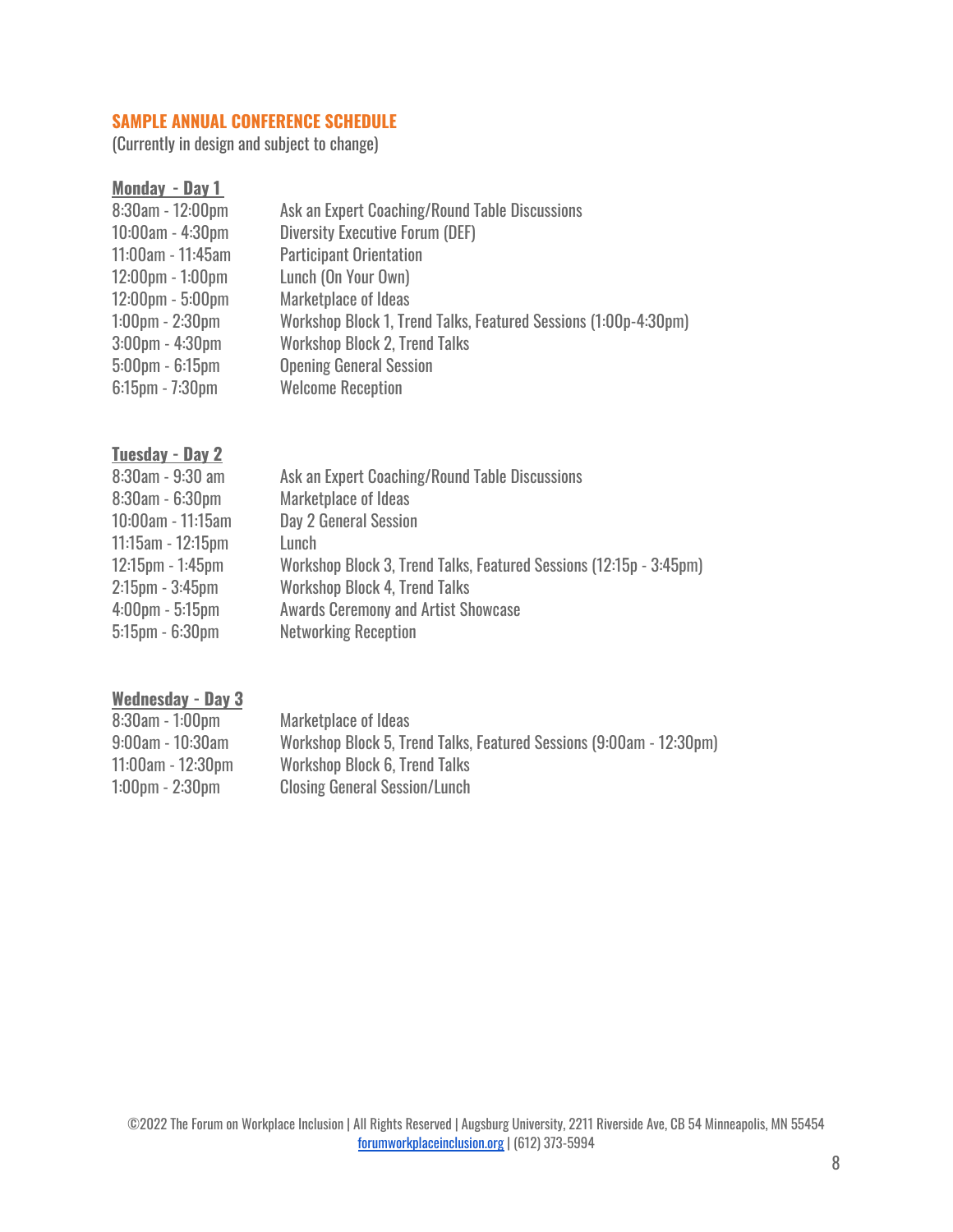# **PROPOSAL EXPECTATIONS**

The Forum accepts proposals with the following expectations:

- Presenters demonstrate exceptional expertise around proposed content
- Sessions are not to be a lecture or platform for selling products and services. If we receive evaluation feedback that indicates a sales approach, that presenter will not be invited back to future Forum events
- Objectives are tailored to the high end of the designated learning level
- Topics are bold, challenging and forward thinking
- Sessions presented by consultants and a client representative(s) who can speak to lived experience will be highly considered
- For ALL presentations, the maximum number of presenters is limited to **four**
- Presentations must be given in a visually engaging format
- Presenters are required to provide handout materials reflecting session content for accessibility and post conference use
- All materials and presentations must be available in ADA accessible formats
	- Microsoft Word, PowerPoint, Adobe Acrobat, and Google Grackle all provide an Accessibility Checker feature.
		- The Accessibility Checker verifies your file against a set of rules that identify possible issues for people who have disabilities.
	- ALL handouts and slides must pass the Accessibility Checker.
	- $\circ$  Slides must be uploaded into the conference platform by March 20, 2023.
	- $\circ$  To learn about the Accessibility Checker, and more, reference the Creating [Accessible](https://web.augsburg.edu/classprogram/Creating%20Accessible%20Content.pdf) Content document created by the Augsburg CLASS Office.

## **LEVELS OF LEARNING**

<span id="page-8-0"></span>Because Forum attendees span a wide range of knowledge and experience around workplace inclusion, it is important we offer learning opportunities which meet adult learners where they are. When proposing a session, you will be asked to designate it as appropriate to one of three learning levels:

- 1. **Introductory** (knowledge): Session will introduce basic building blocks and tactical applications. Attendees have general diversity and inclusion knowledge.
- 2. **Intermediate** (proficiency): Session presents a more strategic application of the building blocks. Attendees have experience with the challenges of a diverse workplace and the skills and tools needed to work within it. Prerequisites optional. \*
- 3. **Advanced** (mastery): Session offers discussion of strategic challenges, next practices and innovative applications of the building blocks. Attendees are a subject matter expert in diversity and inclusion. Prerequisites required. \*

Learning levels should be designated based on the content, not the expertise of the participants. Session participants will have varying levels of skill, expertise, and experience. Placing your focus on delivering a solid presentation at the high end of the learning level is more important than trying to satisfy the multiple skill levels of people in the room.

\*A Note about Advanced Level Sessions: Participants in advanced level sessions are likely capable of being presenters on the topic themselves. They choose advanced level sessions for the opportunity to engage with peers in rigorous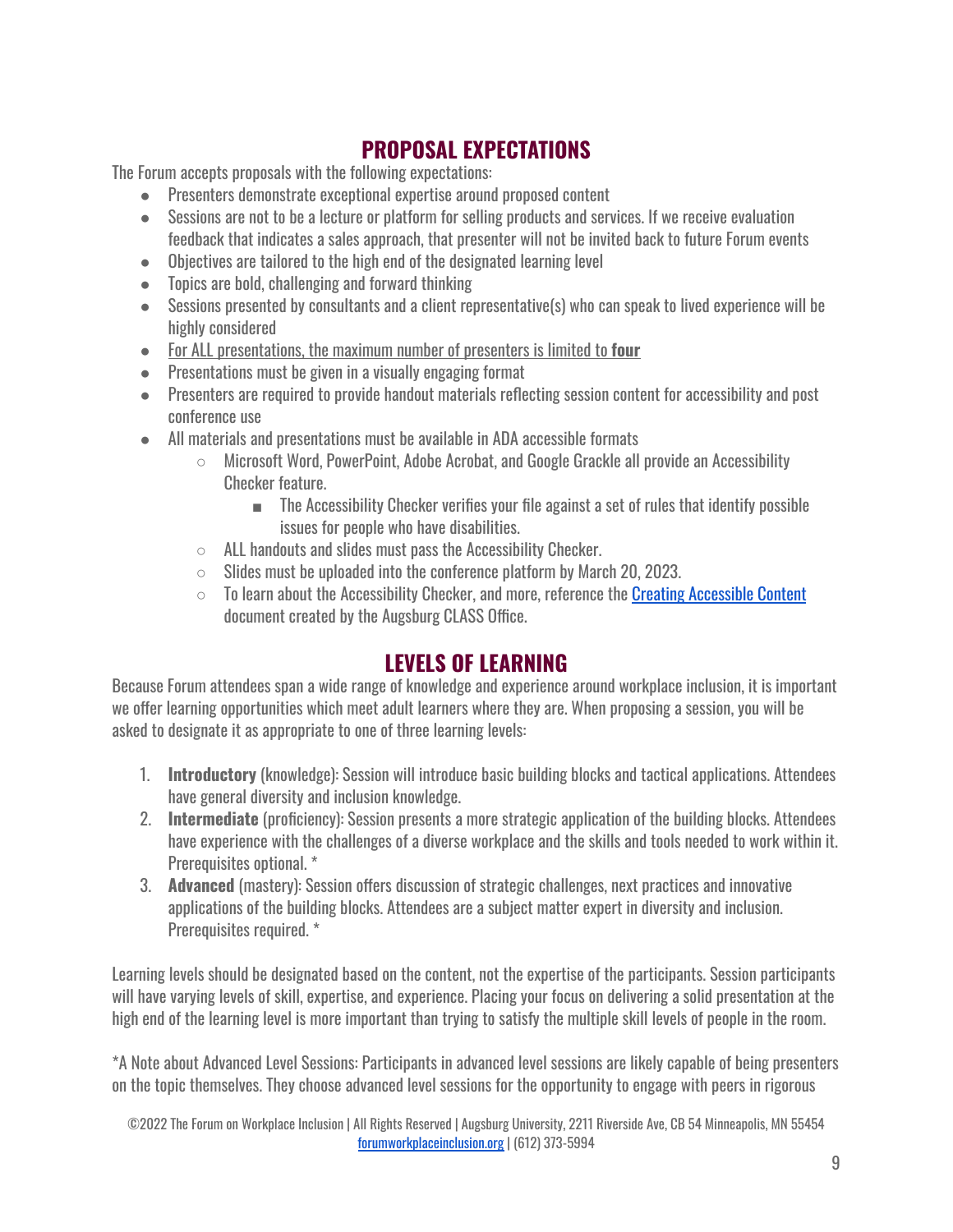thinking about the challenges in their work and to exercise innovative thinking about new and existing issues. These sessions must bring bold, new, and challenging information, skills, techniques, or strategies for increased impact in our work.

# **TOPIC TRACKS**

<span id="page-9-0"></span>The session you propose should align with one of six topic tracks. Topic tracks allow attendees to make intentional choices about where to focus their energy and which sessions to attend over the course of the conference days. The topic tracks for 2023 sessions are:

- **Critical Employment Practices**
	- $\circ$  Issues of specific diverse populations or the tactical aspects of DEI work
- **● Diversity, Equity, and Inclusion Strategies**
	- **○** Organizational change or the strategy development of DEI work
- **● Diversity Leadership**
	- $\circ$  Focus on learning or developing vital diversity leadership skills or enhancing and deepening skills at all levels of leadership
- **● Innovation and Transformation**
	- $\circ$  New, different, or revolutionary strategies and approaches for managing DEI in the workplace anywhere in the world
- **● Global Diversity**
	- $\circ$  Managing global diversity, equity and inclusion from a U.S.-centric position or the impact of DEI worldwide, across cultures, languages, and political boundaries
- **● Social Responsibility**
	- $\circ$  The impact of societal issues on the workplace or the actions organizations can take to change society for the good of all

# **INDUSTRY TRACKS**

<span id="page-9-1"></span>The Forum provides an opportunity for presenters with expertise in the **Higher Education, Government, Healthcare, Legal, Military, Non-profit, and Tech** industries to address issues specific to those work cultures and structures. While many Forum attendees may argue there are issues specific to every industry, there is a recurring common interest in sessions addressing these industries specifically.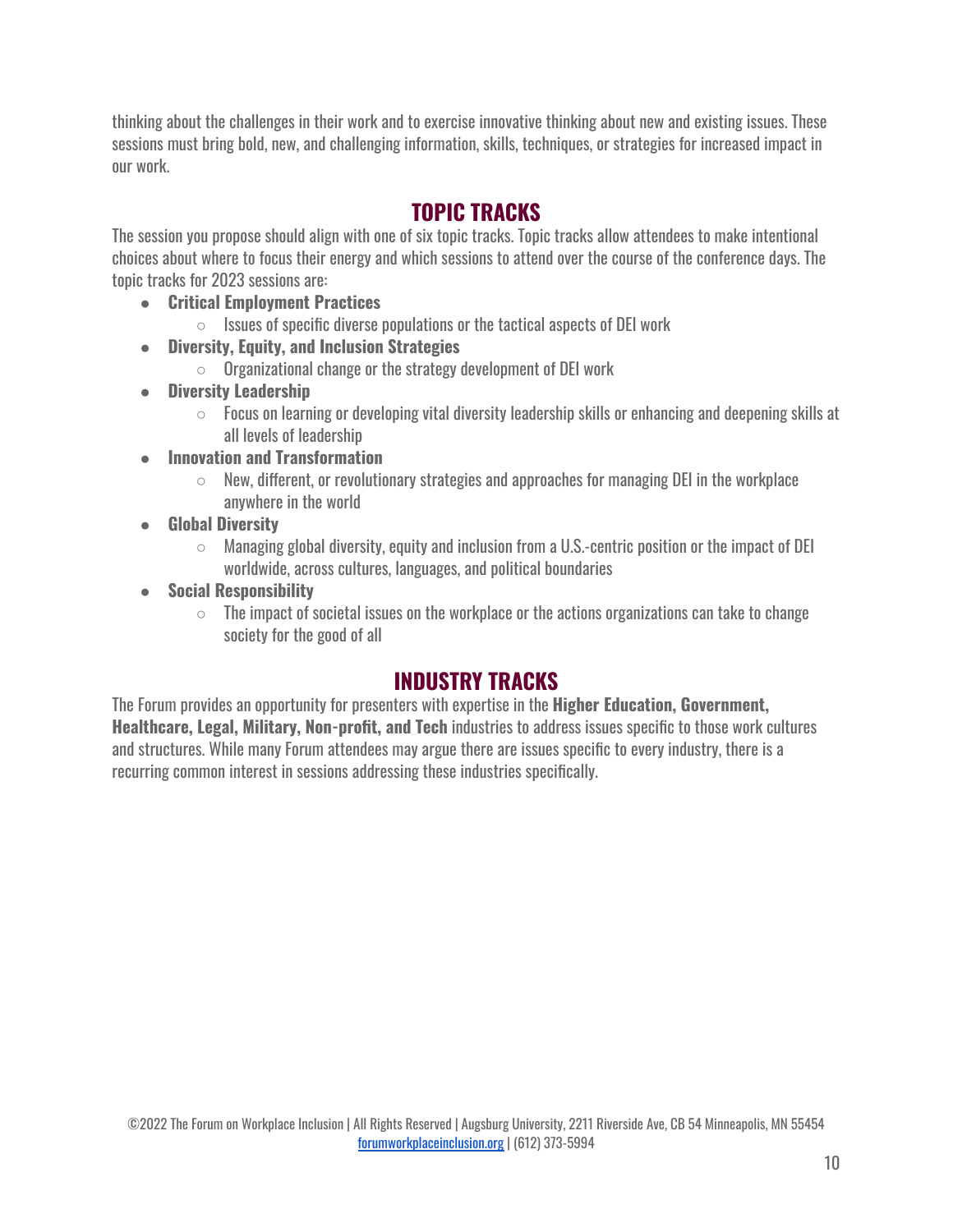<span id="page-10-0"></span>Accessibility Advancing underrepresented populations Allies and champions Assessment (DEI)/climate surveys Authenticity B2B diversity Belonging Best practices Branding/marketing (DEI) Breaking/dismantling/eliminating systemic barriers Bullying Business acumen for DE&I practitioners Change management/culture change Coaching/mentoring/sponsorship Colorism Community building/leadership Conflict management/cultural conflict Cross sector partnerships Cross-cultural communication Cultural agility/competence **Decolonization** Demographic shifts Difficult conversations Disability at work Disruptive learning Diversifying leadership Diversity and cultures of inclusion in corporations/boards in higher education in K-12 education in nonprofits in small business in the arts Diversity competency/standards Diversity councils

## **SAMPLE TOPICS OF INTEREST**

Diversity for beginners/starting DEI initiatives Diversity learning and development Diversity management Diversity of thought EEO/affirmative action/legal Emerging DEI trends Empathy/emotional intelligence Employee engagement Employee/Business Resource Groups/Networks **Equity** Ethics (DEI) Executive accountability/commitment Future workplace Gaps-education/employment /income Gender disparities Generational differences/aging Global DEI Government initiatives Governance (DEI) **Healthcare Identity** Immigration Inclusion Industry sectors Innovation **Intersectionality** Language and communication Leadership development Legal/HR LGBTQIA+ Mental health Metrics and analytics **Microinequities** Multicultural markets Organizational development, values, and culture change Pipeline diversification Pluralism in America

Political advocacy/public policy Polarization Power and privilege Practitioner competency Professional development (DEI) Psychological safety Race/racism/ethnicity Research (DEI) Religion in the workplace Social justice/responsibility Social media & DEI Social/political/economic change Socio-economics STEM/STEAM Strategy-business/DE&I Strategic visioning initiatives Succession planning Supplier diversity **Sustainability** Systemic racism Talent (diversifying/equitable) acquisition development management segmentation Teams (diverse, virtual) **Technology Trauma** Unconscious bias Unions and diversity Universal design Values (DEI) Veterans' employment Wellness/mindfulness **Workplace** flexibility toxic virtual White men **Whiteness** Women in leadership Work-life balance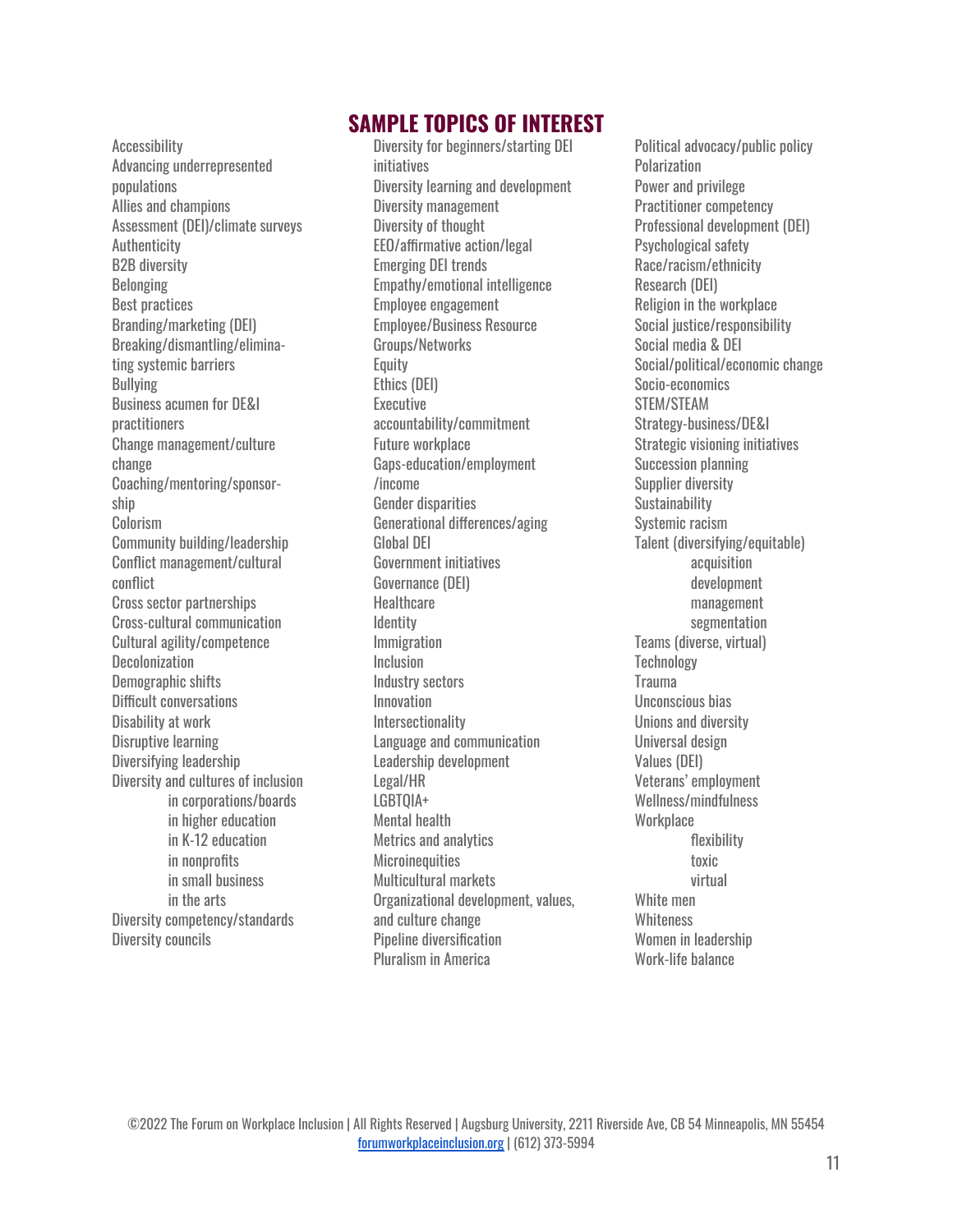# **APPLICATION DEADLINES**

<span id="page-11-0"></span>

| Date/Time (CDT)       | <b>Event</b>                       |
|-----------------------|------------------------------------|
| June 8, 2022          | <b>Call for Proposals opens</b>    |
| June 15, 2022 1:00pm  | Join a Q&A webinar (register here) |
| July 12, 2022 11:00am | Join a Q&A webinar (register here) |
| July 15, 2022 11:59pm | <b>Call for Proposals closes</b>   |

All dates are subject to change. Please visit our website for updates.

## **SUBMISSION DEADLINE**

<span id="page-11-1"></span>Proposals are due no later than Friday, July 15, 2022. Proposals received after that date will only be considered as time and need allow.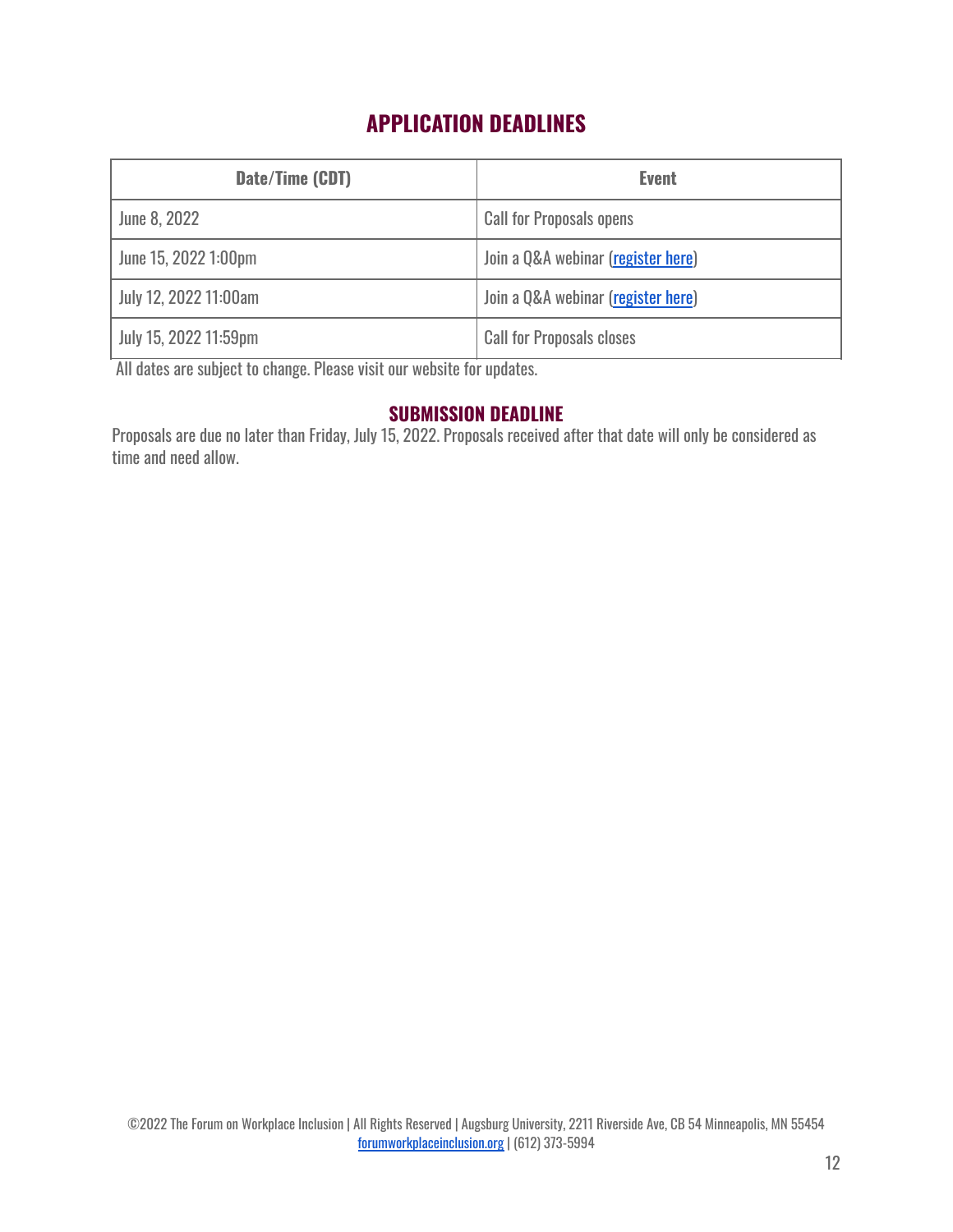# **EVALUATION AND SELECTION**

<span id="page-12-0"></span>The Forum program committee will evaluate proposals based on the following criteria:

- Accessibility for participants with disabilities
- Accuracy and completion of all required information
- Alignment with conference themes and principles
- Clarity and relevance of topic
- Clear demonstration of content presentation using a virtual platform
- Content right-sized and appropriate for the length of the session
- Fresh and innovative approaches to learning
- Involvement of clients to provide lived experience (consultant proposed sessions)
- Measurable outcomes appropriate to the learning level
- Organization, outline, and workshop flow
- Relevant skill-building and tools for practical application
- Transferable applications: takeaways, directives, and goal setting opportunities

#### **ORIENTATION**

<span id="page-12-1"></span>Before submitting a proposal, we recommend you join one of our two scheduled orientation webinars to ask questions and gain more information about the "Call for Proposals" process. Webinars will be held on the following dates. Visit ForumWorkplaceInclusion.org in order to RSVP or use the links below.

> Wednesday, June 15th, 1:00 – 2:00 pm CDT: Click to [RSVP](https://augsburg.zoom.us/webinar/register/WN_6hyqUoXQQm6i2Hd230I6hA) Tuesday, July 12th, 11:00 – 12:00 pm CDT: Click to [RSVP](https://augsburg.zoom.us/webinar/register/WN_cR0Jf76rQPqO-d0W4axw_Q)

# **TIMELINE AND POLICIES**

<span id="page-12-2"></span>

| Date/Time (CDT)          | <b>Activity</b>                                         |
|--------------------------|---------------------------------------------------------|
| <b>August 18, 2022</b>   | <b>Program Committee reviews proposals</b>              |
| November 22, 2022        | Notice emailed to proposers                             |
| December 2, 2022         | Deadline to confirm participation                       |
| <b>December 16, 2022</b> | Session date and time emailed to presenters             |
| <b>January 20, 2023</b>  | Deadline to submit edits to session (if any)            |
| <b>February 17, 2023</b> | <b>Complimentary Presenter Registration Deadline</b>    |
| March 20, 2023           | Handouts and slide deck uploaded to conference platform |
| March 27-29, 2023        | The Forum on Workplace Inclusion® Annual Conference     |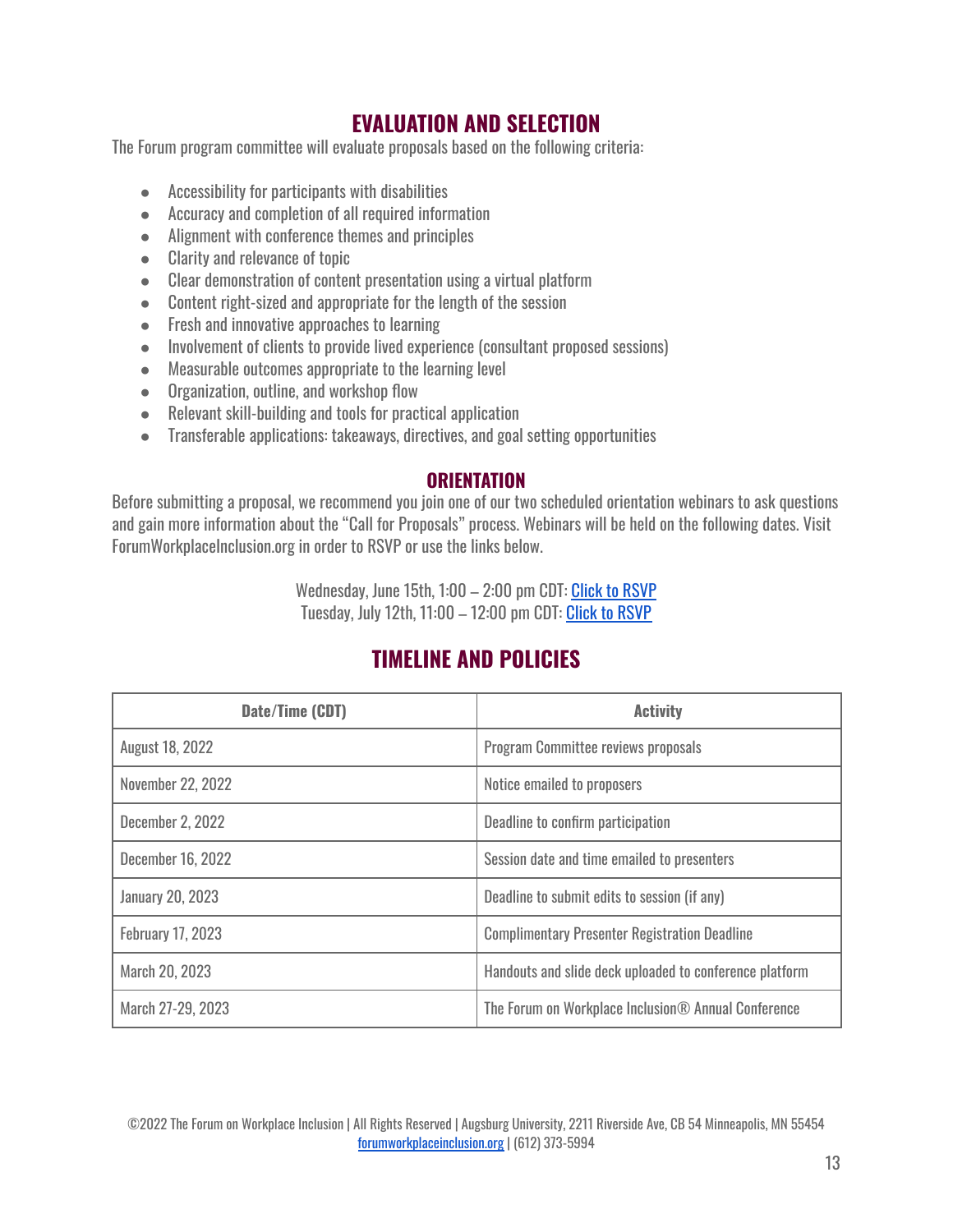## **PRESENTATION POLICIES**

<span id="page-13-0"></span>The Forum on Workplace Inclusion® and Augsburg University reserve the right to amend these policies as necessary without notice. Submission of a proposal is a legally binding statement of your agreement with the following policies:

- A. Originality Agreement The Presenter represents and warrants to Augsburg University that the work presented is original except for material in the public domain and those excerpts from other works as may be included with the written permission of the copyright owners; that the work presented does not contain any libelous or obscene material; and that it does not infringe any trade name, trademark or copyright.
- B. Changes to Accepted Presentation If there are substantive changes to the content or presenters of an accepted presentation between confirmation and the conference, the main Presenter will notify conference planners immediately. Continuation of the session is at the discretion of the conference planners.
- C. Professional Conduct Augsburg University engages the Presenter as a skilled professional. The Presenter accepts such position. The Presenter agrees to give his or her best effort, and to conduct his or herself with appropriate recognition of the fact that the success of The Forum on Workplace Inclusion® depends largely on public respect for and approval of those associated with the conference. Furthermore, the Presenter and University agree to defend, indemnify, and hold both Presenter and University harmless from any claims, causes of action, expenses, damages, or costs (including reasonable attorneys' fees) arising from or related to the acts or omissions of the Presenter or its officers, directors, agents, or employees.
- D. Registration The Presenter will complete their complimentary registration to the conference by February 17, 2023. All presenters are required to register.
- E. Handouts The presenter will provide The Forum a handout(s) (i.e. slide deck, checklist, action plans, etc.) by March 20, 2023 to be posted online for attendee reference
- F. Availability Submission of a proposal is an agreement to present on any of the conference dates (March 27, 28, or 29, 2023) if your proposal is accepted.
- G. The Forum reserves the right to repackage any recorded programming for use in formats other than the originally produced format. We do not provide post conference access to presenters of these recordings.
- H. Illegal Substances/Alcohol The Presenter agrees not to use or be under the influence of illegal substances or alcohol while at the conference for the presentation.
- I. Independent Contractor/Assignment. Presenter is not an employee of Augsburg University or The Forum on Workplace Inclusion®. Presenter is responsible for all wages, payroll tax withholdings, workers' compensation coverage, and unemployment compensation coverage for other employees or individuals who are part of the Presenter's group. Presenter shall not assign its obligations under this Agreement without The Forum's consent.
- J. Force Majeure This Agreement is subject to immediate termination upon written notice to the other party in the event of sickness, accidents, weather, riots, strikes, epidemics, acts of God, or any other legitimate conditions beyond the Forum's or Presenter's control. In the event this Agreement is terminated pursuant to this paragraph, The Forum shall not be obligated to compensate or make any payments to Presenter.
- K. Complete Agreement / Modifications This is a fully integrated Agreement. It is further understood that this Agreement contains the whole Agreement between Presenter and the University and this document supersedes any other terms, agreements, obligations, covenants, proposals, statements or conditions, oral or otherwise or any kind whatsoever concerning this Agreement, not expressly set forth herein. It is understood and agreed that this Agreement may not be changed, modified, or altered except by mutual agreement of both parties.

<sup>©2022</sup> The Forum on Workplace Inclusion | All Rights Reserved | Augsburg University, 2211 Riverside Ave, CB 54 Minneapolis, MN 55454 [forumworkplaceinclusion.org](https://forumworkplaceinclusion.org/) | (612) 373-5994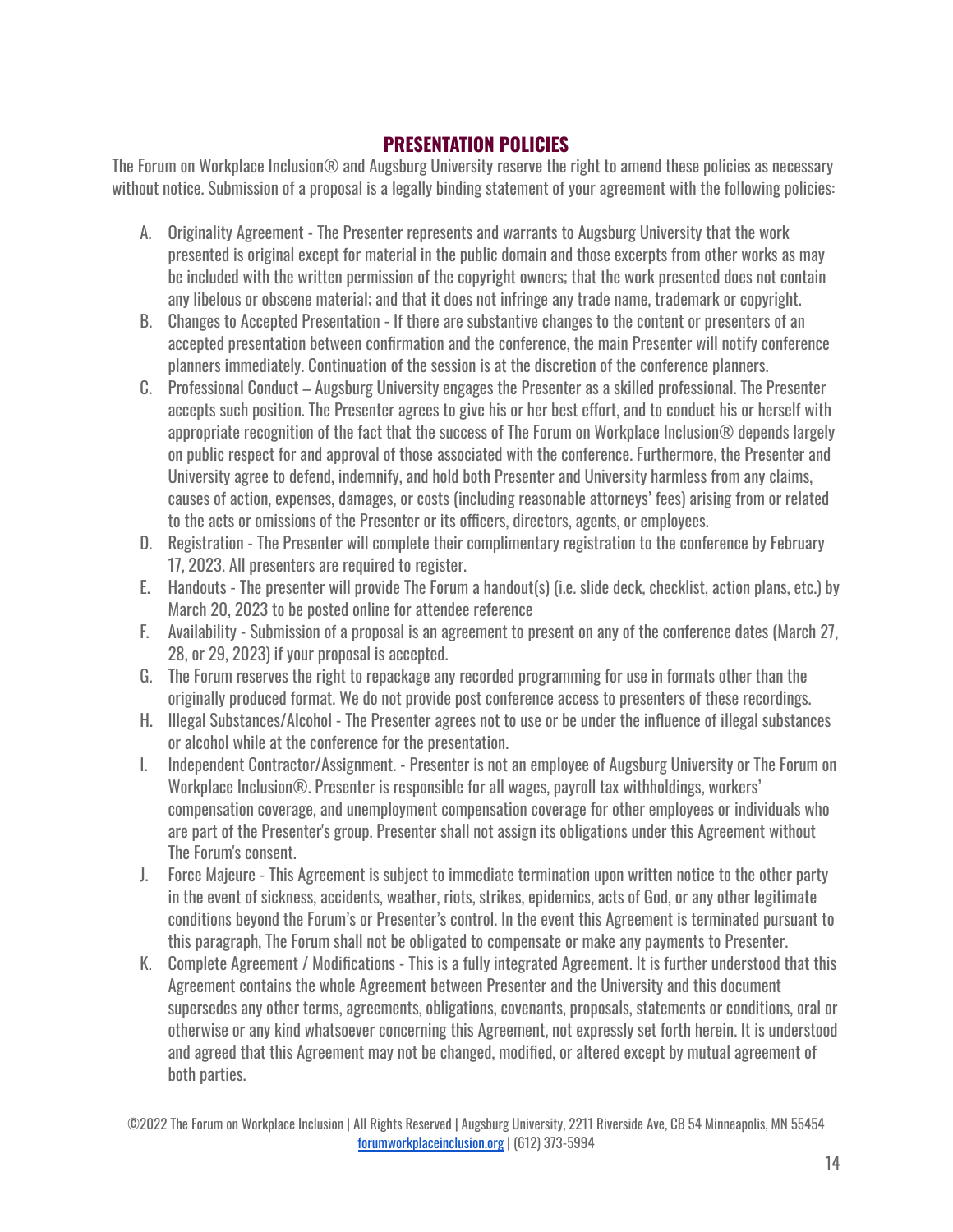- L. Assignment This Agreement may not be assigned without the written consent of the other party. This Agreement shall be binding upon and inure to the benefit of, and shall be enforceable by and against the parties and their successors and assigns.
- M. Governing Law This Agreement shall be governed by and construed exclusively in accordance with the laws of the State of Minnesota. If any term or provision of this Agreement shall be held illegal, unenforceable, or in conflict with any law governing this Agreement, the validity of the remaining portion shall not be affected thereby.
- N. Authority Each party hereby certifies that it has all necessary authority to execute and deliver this Agreement and to perform its obligations hereunder. Upon execution, this Agreement will be a valid and binding obligation of each party and enforceable in accordance with its terms.
- O. Emailed Any signed document transmitted by scanning and sent via email shall be considered an original document and shall have the binding and legal effect of an original document. The signature of any party upon a scanned and emailed document shall be considered an original signature.
- P. Miscellaneous These policies cannot be modified except by written instrument signed by the parties. These policies set forth the full and final agreement on the subject matter hereof and supersede all prior and contemporaneous negotiations or agreements, whether oral or written.

# **BENEFITS AND ADDITIONAL INFORMATION**

## **PRESENTER BENEFITS\***

<span id="page-14-1"></span><span id="page-14-0"></span>Featured Session, Spotlight, Trend Talk, Workshop, presenter benefit package:

- Complimentary full conference registration (does not include any other paid events throughout the year)
- Networking at the largest workplace diversity conference in the country

\*Additional benefits to be announced

Diversity Executive Forum, Fall Conference, Podcast, Professional Development Lab, Webinar benefit package:

- Complimentary full conference registration (does not include any other paid events throughout the year)
- Networking at the largest workplace diversity conference in the country.

## **CONTINUING EDUCATION CREDITS**

<span id="page-14-2"></span>The Forum is an approved provider of the Human Resources Certification Institute (HRCI), the Society for Human Resources Management (SHRM), and the Minnesota Board of School Administrators (BOSA). The Forum conference has also been designed to meet the Minnesota Board of Nursing continuing education requirements.

## **GUEST ATTENDANCE**

<span id="page-14-3"></span>We encourage you to promote your participation at The Forum to all clients and colleagues; however, please note guests, colleagues, or other persons will not be comped into your session **without explicit permission from The Forum**. We encourage those who wish to attend your session to register as attendees so they may experience the conference at its fullest. Guest registrations are non-transferable.

Exceptions are made for ADA accessibility needs and - in the case of **virtual presentations** - for presentation assistants provided by the presenters to assist them with PowerPoint, pollings, and Q&A. Assistants must be in attendance at rehearsals with production teams.